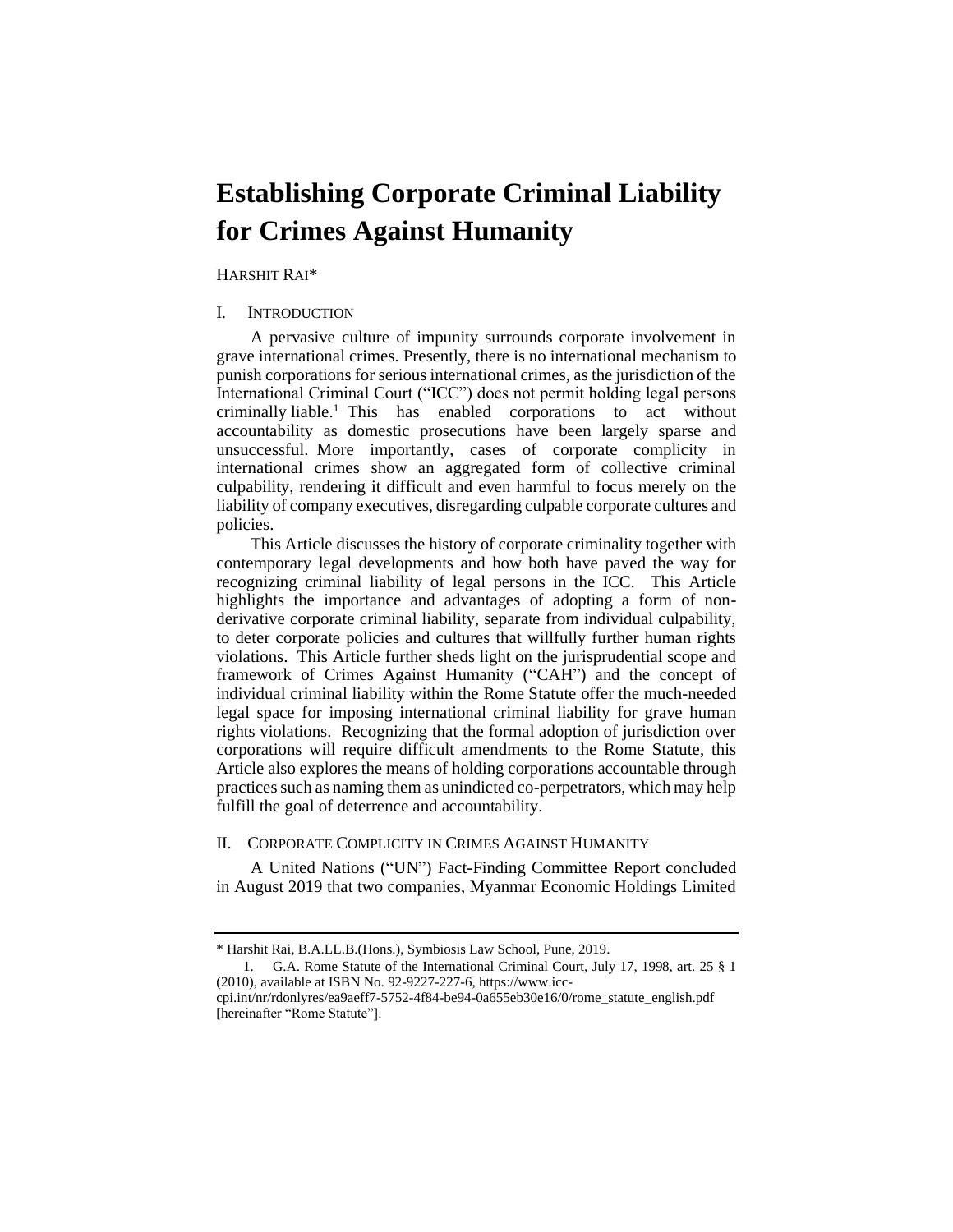("MEHL") and Myanmar Economic Corporation ("MEC"), through their wide range of business ventures financed Myanmar's army, Tatmadaw, in perpetrating a wide array of International Human Rights and Humanitarian Law violations.<sup>2</sup> The UN Human Rights Council identified several private companies and foreign companies in business with Tatmadaw who potentially made substantial and/or direct contributions to the commission of crimes under international law, including grave CAH.<sup>3</sup> In September 2018, the same fact-finding mission had concluded that Tatmadaw was responsible for perpetrating serious human rights violations in the Kachin, Rakhine and Shan states of Myanmar.<sup>4</sup>

This report is one of several other pieces of evidence across the world that demonstrates how companies have fueled and financed groups and/or individuals perpetrating mass atrocities, in willful disregard of their activities. In April 2018, a French cement company, La Farge, was indicted for committing CAH for paying millions of euros to ISIS and other terrorist organizations in order to continue corporate operations in war-torn Syria.<sup>5</sup> LaFarge reportedly made large payments for safe passage of its trucks at checkpoints, purchased minerals like pozzolan and oil, and possibly sold cement to ISIS.<sup>6</sup> It is globally known, that ISIS-occupied parts of Iraq and Syria is responsible for mass execution, sexual slavery, rape, torture and persecution of over thousands of people.<sup>7</sup>

A large number of Fortune 500 companies continue to source gold from its refineries that purchase illegally mined gold from Latin America marked by widespread human trafficking, slavery, and forced labor,<sup>8</sup> all of which constitute CAH under the Rome Statute. Several other companies such as

<sup>2.</sup> U.N. Human Rights Council, *Independent International Fact-Finding Mission on Myanmar*, U.N. Doc. A/HRC/42/CRP.3, 62–63 (2019).

<sup>3.</sup> *Id.*

<sup>4.</sup> U.N. Human Rights Council, *Rep. of the Independent International Fact-Finding Mission on Myanmar*, U.N. Doc. A/HRC/39/64, 17 (2018).

<sup>5.</sup> *Lafarge lawsuit (re Complicity in Crimes Against Humanity in Syria)*, BUS. & HUM. RTS. CTR. (Jan. 29, 2019), www.business-humanrights.org/en/lafarge-lawsuit-re-complicityin-crimes-against-humanity-in-syria; *See* Liz Alderman, *French Cement Giant Lafarge Indicted on Terror Financing Charge in Syria*, N.Y. TIMES (June 28, 2018), https://www.nytimes.com/2018/06/28/business/lafarge-holcim-syria-terroristfinancing.html.

<sup>6.</sup> *Lafarge In Syria – Accusations Of Complicity In Grave Human Rights Violations*, EUR. CTR. FOR CONST. & HUM. RTS. (last date visited Feb. 2, 2021),

https://www.ecchr.eu/en/case/lafarge-in-syria-accusations-of-complicity-in-grave-humanrights-violations/.

<sup>7.</sup> UNAMI/OHCHR, *Unearthing Atrocities: Mass Graves in Territory Formerly Controlled by ISIL* 4 (Nov. 8, 2018),

https://www.ohchr.org/Documents/Countries/IQ/UNAMI\_Report\_on\_Mass\_Graves4Nov20 18\_EN.pdf.

<sup>8.</sup> *The Nexus of Illegal Gold Mining and Human Trafficking in Global Supply Chains* 6–7, VERITE (July 2016), http://www.verite.org/wp-content/uploads/2016/11/Verite-Report-Illegal\_Gold\_Mining-2.pdf.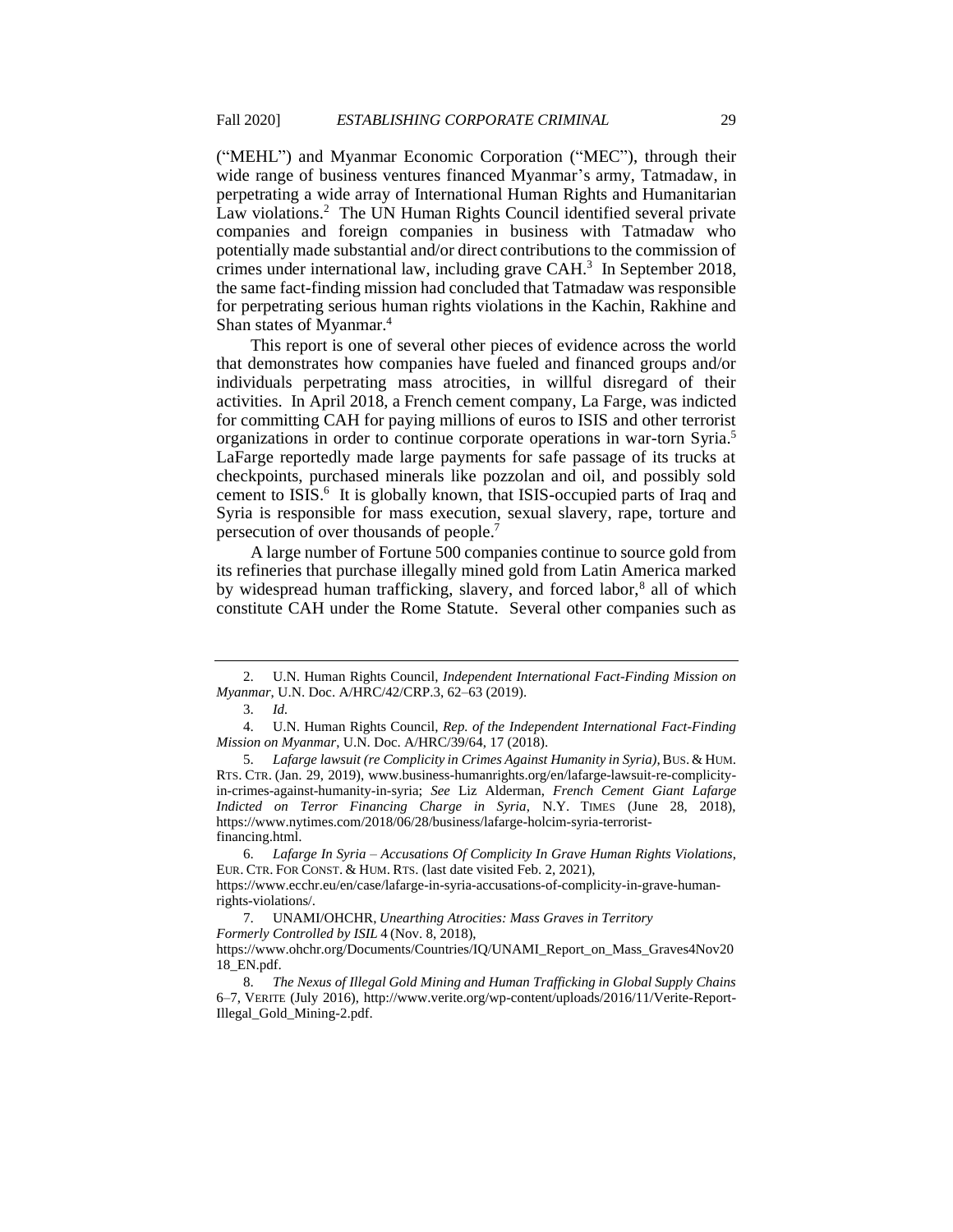Danzer Group<sup>9</sup> and Amesys<sup>10</sup>, as well as 200 local and international companies based in Colombia, $<sup>11</sup>$  have been accused of committing CAH. A</sup> communication submitted to the ICC Prosecutor in 2017 highlighted how Chiquita Brands International, a leading banana producer and distributor, made repeated payments to Colombian paramilitary group AUC, which were used to finance grave human rights violations committed by AUC including mass executions, torture, forced displacements, and sexual violence.<sup>12</sup>

CAH are punishable by the ICC under Article 5 of the Rome Statute. However, Article 25(1) restricts the court's jurisdiction to natural persons only. Consequently, it is not possible for the court to impose criminal responsibility on legal persons for perpetrating CAH or any of the other crimes punishable under Article 5. This limitation on the ICC has allowed companies to function with full impunity and no accountability for their involvement in some of history's gravest international crimes. While bringing corporate persons under the ambit of International Criminal Law ("ICL") would involve holding them liable for the gamut of crimes punishable within ICL, the category of CAH potentially provides a broad framework to criminalize a range of acts that corporations are often involved in during their course of business and the nature of this involvement.<sup>13</sup> This includes selling arms and surveillance equipment to armed groups and states committing CAH<sup>14</sup>, employing forced/trafficked labor directly or through supply chains<sup>15</sup> or carrying out forced deportations<sup>16</sup>. This Article thus examines criminal liability for corporations specifically in the context of CAH although advancing that the ICC should expand its jurisdiction over legal persons in the context of all crimes under Article 5 of its Statute.

11. *Colombia: Prosecutor Charges 200 Companies with Crimes Against Humanity for Financing Paramilitary Groups*, BUS. & HUM. RTS. RES. CTR. (Feb. 13, 2017), https://www.business-humanrights.org/en/colombian-companies-charged-for-crimesagainst-humanity; *see also Columbian Companies Charged for Crimes Against Humanity*,

TELESUR (Feb. 4, 2017), https://www.telesurenglish.net/news/Colombian-Companies-Charged-for-Crimes-Against-Humanity—20170204-0010.html.

12. INT'L FED'N FOR HUM. RTS., *The Contribution of Chiquita Corporate Officials to Crimes Against Humanity in Colombia Article 15 Communication to the International Criminal Court* 31 (May 2017), https://www.fidh.org/IMG/pdf/rapport\_chiquita.pdf.

13. This issue has been dealt with in greater detail in Paragraph XII.

15. BUS. & HUM. RTS. RES. CTR.,*supra* note 9.

16. Lisa Martin, *Qantas shareholders renew push for airline to refuse involvement in deportations*, THE GUARDIAN (Aug. 26, 2019),

https://www.theguardian.com/business/2019/aug/26/qantas-shareholders-renew-push-forairline-to-refuse-involvement-in-deportations?CMP=Share\_iOSApp\_Other.

<sup>9.</sup> *Danzer Group & SIFORCO lawsuits (re Dem. Rep. Congo)*, BUS. & HUM.RTS.RES. CTR. (July 8, 2013), https://www.business-humanrights.org/en/danzer-group-siforcolawsuits-re-dem-rep-congo.

<sup>10.</sup> *Amesys Case: The Investigation Chamber Green Lights the Investigative Proceedings on the Sale of Surveillance Equipment by Amesys to the Khadafi Regime*, INT'L FED'N FOR HUM. RTS. (Jan. 15, 2013), https://www.fidh.org/en/region/north-africa-middleeast/libya/Amesys-Case-The-Investigation-12752.

<sup>14.</sup> INT'L FED'N FOR HUM. RTS, *supra* note 10.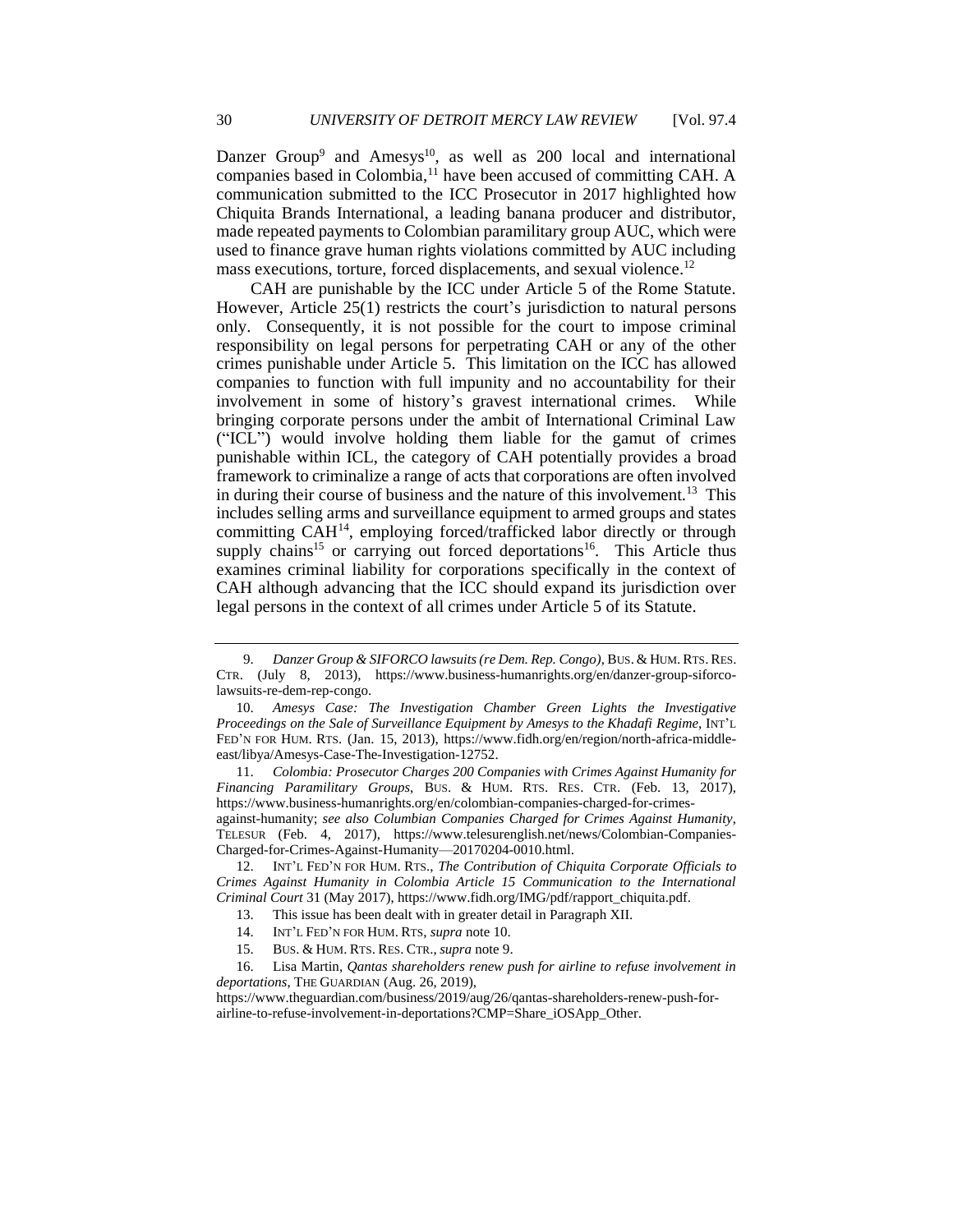#### III. CORPORATE CRIMINAL LIABILITY IN THE ROME STATUTE

Criminal liability for corporations was proposed by France during the drafting of the Rome Statute, but this proposal was ultimately rejected by the drafting assembly of the states. It was stated that the structural differences amongst the different legal systems of the signatory states, including the lack of a codified corporate criminal liability mechanism in certain states, would have put the functioning of the system of complementarity under the Rome Statute at risk.<sup>17</sup> However, a reading of the Travaux Préparatoires of the Rome Statute reveals that States were not normatively opposed to the inclusion of legal persons under the court's jurisdiction.

In the 1998 Diplomatic Conference of Plenipotentiaries, France clarified that its proposal would not permit the concealment of individual responsibility behind that of an organization, but instead provided that the responsibility of a group or organization would be consequent on the previous commission of a crime by a natural person.<sup>18</sup> The proposal provided that organizations declared criminal by the court would be imposed with penalties, such as fines and confiscation of the proceeds of the crime. Several countries such as Jordan, Australia, Cuba, Argentina, Japan, Tunisia, and Kenya supported this inclusion.<sup>19</sup> The Chairman of the assembly noted that there was a "general agreement on the importance of the problem caused by criminal organizations and most delegations recognized that the French proposal was an improvement over the existing text," which only provided for individual criminal liability.<sup>20</sup>

Even those countries not in favor of the proposal cited lack of a proper definition and lack of adequate time for deliberation as reasons.<sup>21</sup> The Travaux revealed that the concerns of most parties were procedural or practical rather than normative. Apart from complementarity, issues raised by delegations centered around the difficulty of finding acceptable definitions and creation of new obligations for states. State Parties recognized the normative importance of imposing criminal liability on corporations but were concerned about the practical aspects of its implementation.<sup>22</sup>

<sup>17.</sup> KAI AMBOS,COMMENTARY ON THE ROME STATUTE OF THE INTERNATIONAL CRIMINAL COURT 475–78 (2d. ed. 2008).

<sup>18.</sup> United Nations Diplomatic Conference of Plenipotentiaries on the Establishment of an International Criminal Court, *Official Summary records of the plenary meetings and of the meetings of the Committee of the Whole*, U.N. Doc. A/CONF.183/13 (Vol.11), 133 (2002), http://legal.un.org/icc/rome/proceedings/E/Rome%20Proceedings\_v2\_e.pdf.

<sup>19.</sup> *Id.* at 133–34.

<sup>20.</sup> *Id.* at 135.

<sup>21.</sup> *Id.* at 134–36.

<sup>22.</sup> United Nations Diplomatic Conference of Plenipotentiaries on the Establishment of an International Criminal Court, *supra* note 18, at 133.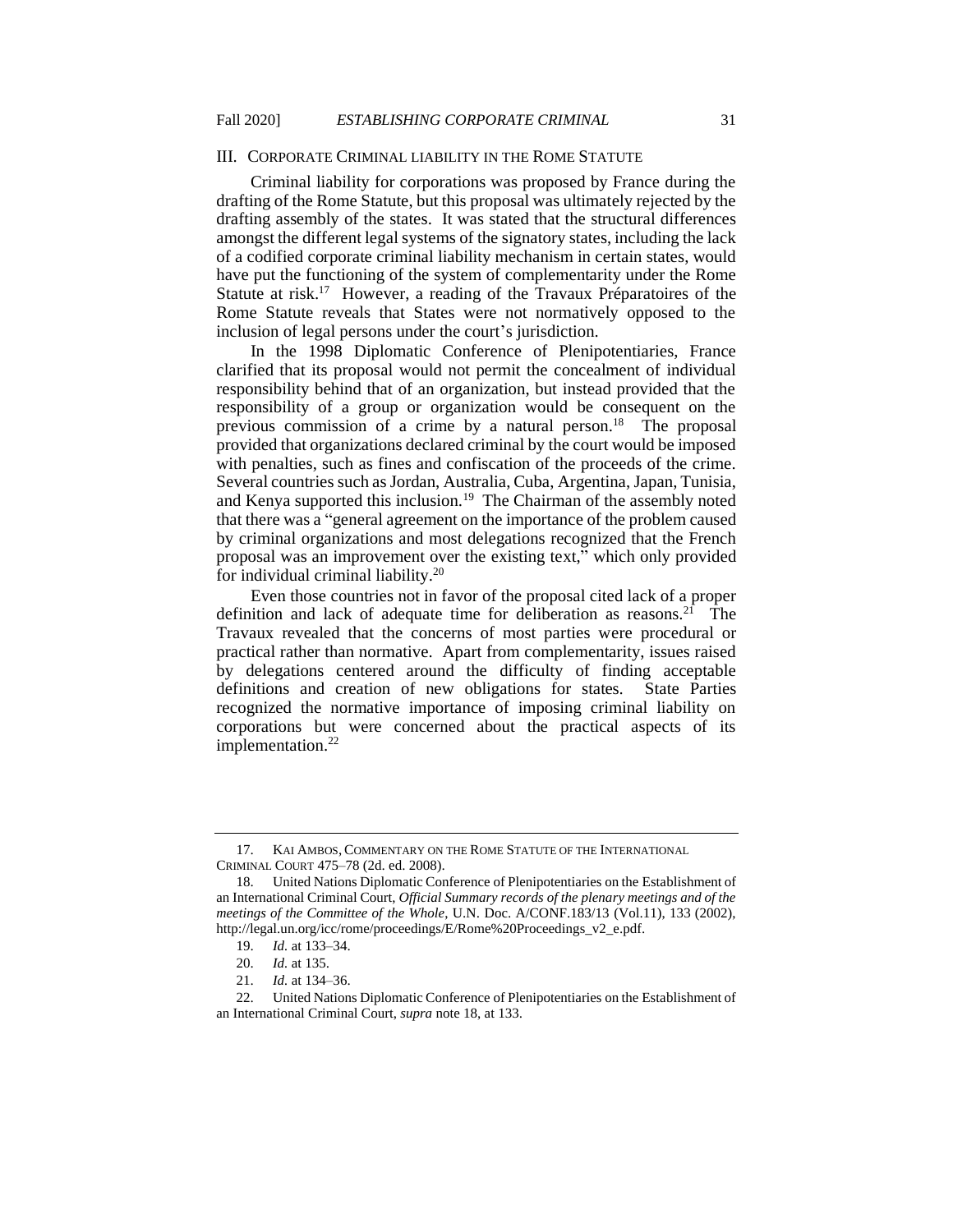## IV. COLLECTIVE CRIMINAL LIABILITY WITHIN ICL

As seen in the section above, the drafting history of the Rome Statute reveals that several countries favored corporate criminal liability. Additionally, even the history of ICL shows that it has recognized the criminality of groups and organizations in the past. The International Military Tribunal ("IMT") punished persons as individuals or as members of organizations, and these organizations were held as "criminal."<sup>23</sup> For instance, the Nazi leadership corps, the SS and the Gestapo were declared to be "criminal"<sup>24</sup> by the IMT. The IMT declared those members to be part of the "criminal" organization who became or remained to be members of the organization with the knowledge that it was being used for the commission of crimes.<sup>25</sup> It was found that the knowledge of these criminal activities was sufficiently general to justify declaring that the SS was a criminal organization. $26$  While corporations were not directly prosecuted, they were recognized as an instrument, individually and collectively through which the individuals committed the crimes enumerated in the indictment.<sup>27</sup>

## V. STATE PRACTICE IN ADOPTING CORPORATE CRIMINAL LIABILITY

As seen in the section above, historically, the criminality of organizations was recognized but it ultimately did not find a place in the ICC. However, legal developments across jurisdictions and within International Law show that the reasons for which corporate criminal liability was rejected during the drafting of the Rome Statute have ceased to be relevant. The Special Tribunal for Lebanon ("STL") in the case of Prosecutor v. New TV S.A.L. and Karma Mohamed Tahsin al Khayat (hereinafter referred as AL Khayat) has recognized that there has been a concrete international movement backed by the UN for corporate accountability for human rights which manifests in state practice providing for corporate criminal liability.<sup>28</sup> The European Union has encouraged member States to adopt corporate criminal responsibility, especially where the nature of the offense and the

<sup>23.</sup> The Charter of the International Military Tribunal – Annex to the Agreement for the Prosecution and Punishment of the Major War Criminals of the European Axis art. 6,9 (Aug. 8, 1945).

<sup>24.</sup> International Military Tribunal (Nuremberg), Judgement and Sentences (Oct. 1, 1946), reprinted in AMERICAN J. OF INT'L LAW 172–73 (1947).

<sup>25.</sup> *Id.* at 273.

<sup>26.</sup> *Id.* at 272.

<sup>27.</sup> THE UNITED NATIONS WAR CRIMES COMM'N, LAW REPORTS OF TRIALS OF WAR CRIMINALS, VOLUME X THE I.G. FARBEN AND KRUPP TRIALS 35, 69 (1949); United States v. Alfried Krupp, et al (Krupp trial), (United States Mil. Trib. Nov. 17, 1947–June 30, 1948).

<sup>28.</sup> Prosecutor v. New TV S.A.L. and Karma Mohamed Tahsin al Khayat, Case No. STL14-05/PT/AP/ARI26.1, Decision on Interlocutory Appeal Concerning Personal Jurisdiction in Contempt Proceedings, ¶ 49 (Special Trib. for Lebanon Oct. 2, 2014) [Hereinafter "Al Khayat Decision"].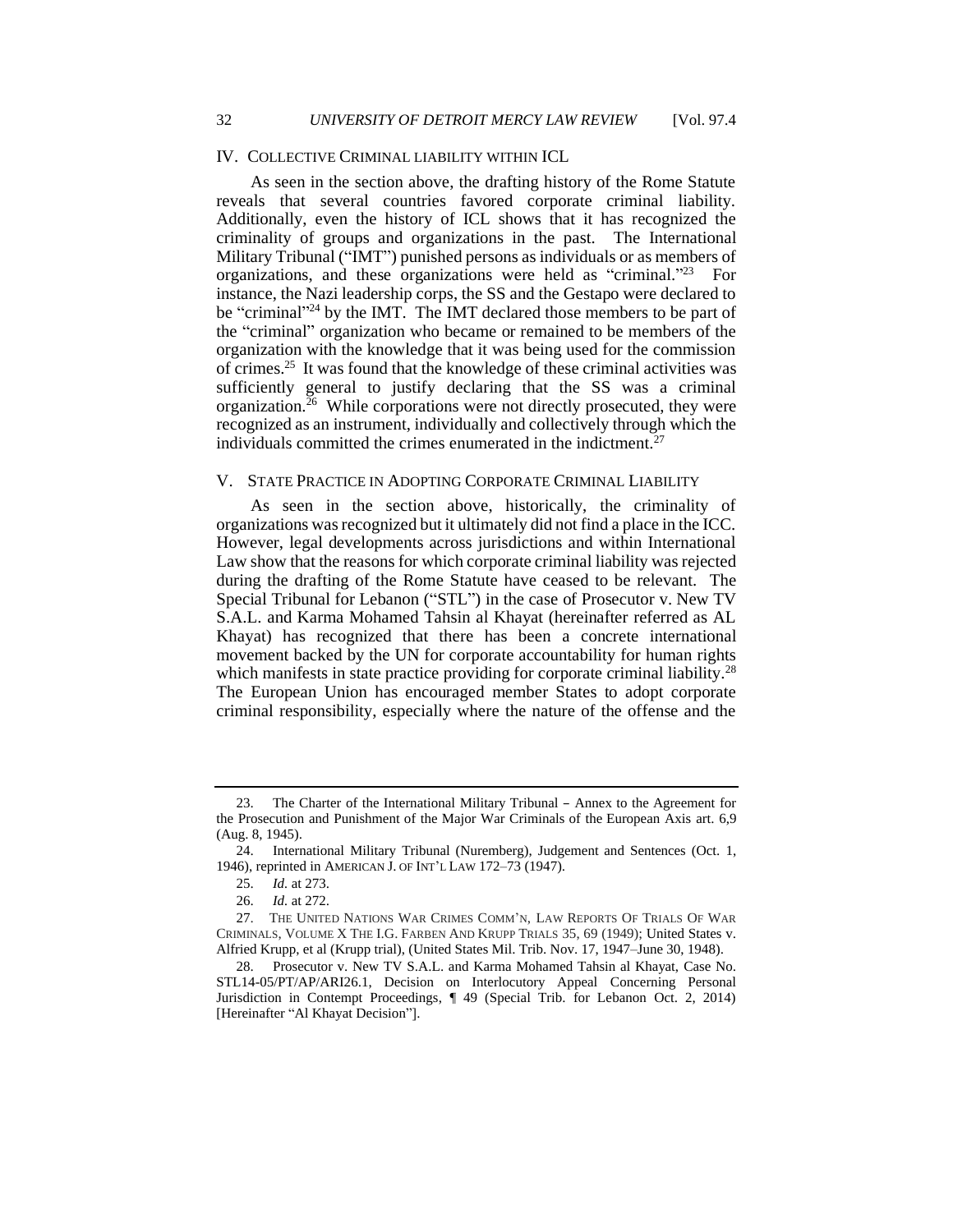degree of fault by the enterprise has consequences for society.<sup>29</sup> Several countries have rejected the outdated maxim of societas delinquere non potest<sup>30</sup> and adopted forms of corporate criminal liability.<sup>31</sup> Furthermore, treaties have increasingly featured corporate criminal liability provisions showing the willingness of states to impose criminal liability on corporations for grave crimes.<sup>32</sup>

In Al Khayat, the issue was whether the Tribunal, in exercising its inherent jurisdiction to hold contempt proceedings, had the power to charge legal persons with contempt. Two news corporations in Lebanon were accused of publishing the names of persons alleged to be witnesses before the Tribunal. The Amicus Curiae prosecutor argued that there was an "overwhelming trend" of national legal systems adopting criminal liability for legal persons, and recognizing the need to close the gap of corporate impunity natural persons, criminally responsible.<sup>33</sup> It was argued that while corporate criminal liability was a long-term feature of common law jurisdictions, many civil law countries have adopted different forms of corporate criminal liability.<sup>34</sup> It is pertinent to note that several countries that are State Parties to the Rome Statute,<sup>35</sup> such as Argentina, Austria, Belgium, France, Kenya, Cyprus, Denmark, and Serbia, have now adopted some form of corporate criminal liability.<sup>36</sup>

## VI. CORPORATIONS AS RESPONSIBLE ACTORS UNDER INTERNATIONAL

29. COUNCIL OF EUR., *Committee of Ministers to Member States Concerning Liability of Enterprises Having Legal Personality for Offences Committed in the Exercise of Their Activities Recommendation No. R (88)* 18 (Oct. 20, 1988), https://www.ius.uzh.ch/dam/jcr:566125ad-550e-47c2-8e8e-

0f9fb42fe52c/01D\_Council\_of\_Europe\_R\_88\_18\_EN.pdf.

31. Al Khayat Decision, *supra* note 28, at ¶ 32.

32. Bert Swart, *International Trends Towards Establishing Some Form of Punishment for Corporations*, 6 J. INT'L CRIM.JUST. 947, 948 (2008); OECD, *Convention on Combating Bribery of Foreign Public Officials in International Business Transactions* art. 2, 3(2), 4 (Dec. 17, 1997), http://www.oecd.org/daf/anti-bribery/ConvCombatBribery\_ENG.pdf; UN Convention Against Corruption, UN Doc A/58/422, art. 26, 41 (Dec. 9, 2003); Basel Convention on the Control of Transboundary Movements of Hazardous Wastes and their Disposal, 1673 U.N.T.S. 126, art. 2(14) (Mar. 22, 1989); Int'l Convention on Civil Liability for Oil Pollution Damage, 973 U.N.T.S. 3, art. 1(3) (Nov. 29, 1969); United Nations Convention of the Law and Seat, 1833 U.N.T.S. 3, art. 137(1), (Dec. 10, 1982).

33. Prosecutor v. New TV S.A.L. and Karma Mohamed Tahsin al Khaysat, Case No. STL 14-05/PT/AP, Decision on Interlocutory Appeal Concerning Personal Jurisdiction in Contempt Proceeding, ¶ 7 (Special Trib. for Lebanon July 31, 2014).

34. *Id*. at ¶ 29.

35. *The States Parties to the Rome Statute*, INT'L CRIM. COURT (Aug. 24, 2019), https://asp.icc-

cpi.int/en\_menus/asp/states%20parties/pages/the%20states%20parties%20to%20the%20ro me%20statute.aspx.

36. *See* Prosecutor v. New TV S.A.L. and Karma Mohamed Tahsin al Khaysat, Case No. STL 14-05/PT/AP, Decision on Interlocutory Appeal Concerning Personal Jurisdiction in Contempt Proceeding, ¶ 7 (Special Trib. for Lebanon July 31, 2014).

<sup>30.</sup> Corporations cannot commit a crime.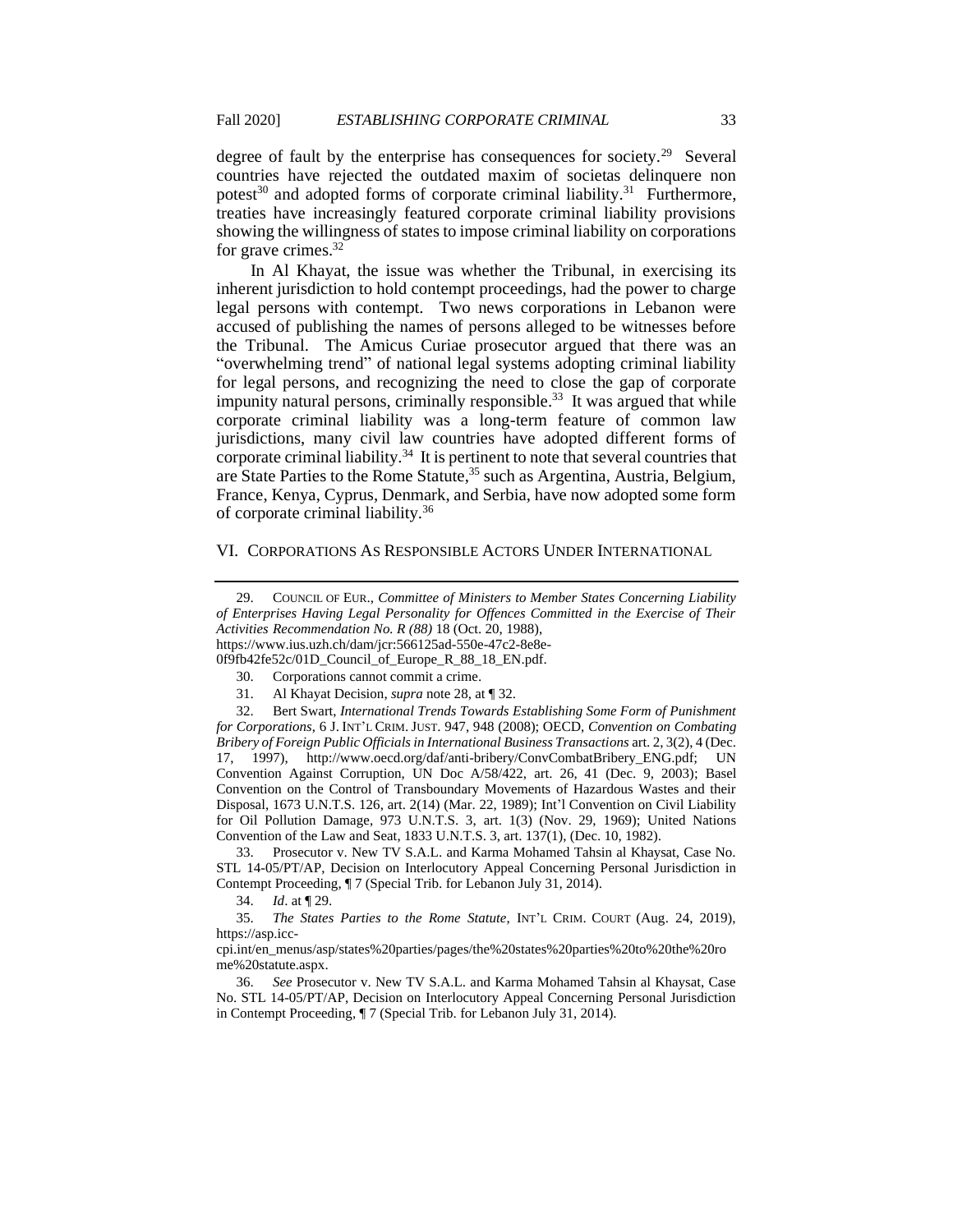#### LAW

Another set of developments that strengthens the case for corporate criminal liability are those that have paved the way for recognition of corporations as subjects of international law. Traditionally, only nationstates have been considered responsible actors under international law and possess an international legal personality. As opposed to domestic law, there is no general rule in international law that declares companies responsible for their internationally wrongful acts.<sup>37</sup> However, the growing impact of non-state actors, particularly corporations, has changed this position. In August 2003, the UN Sub-Commission on the Promotion and Protection of Human Rights adopted the text "Norms on the Responsibilities of Transnational Corporations and Other Business Enterprises with Regard to Human Rights," recognizing that transnational corporations and other business enterprises are obligated to respect generally recognized responsibilities and norms contained in UN treaties and other international human rights, environmental law, and labor law instruments.<sup>38</sup> Highlighting the growing influence of corporations, the norms underscore corporate capacity to cause harmful impacts on the human rights and the lives of individuals through their core business practices and operations, including employment practices, environmental policies, relationships with suppliers and consumers, interactions with governments and other activities.<sup>39</sup> The adoption of these norms was a monumental step towards establishing the accountability of businesses within the international legal and human rights framework. Additionally, several multilateral treaties such as the 1969 Convention on Civil Liability for Oil Pollution Damage, 1982 UN Convention on the Law of the Sea, and 2003 UN Convention Against Corruption have been entered into that impose obligations on corporations.<sup>40</sup>

As corporations become more powerful and take on nation state-like functions, their potential to undermine respect for human rights is also enhanced. This ranges from conditions of child labor, forced labor, slavery, and health hazards in supply chains, to the destruction of the environment and local communities by extractive industries.<sup>41</sup> Lack of appropriate legal

<sup>37.</sup> Cedric Ryngaert, *Imposing International Duties on Non-State Actors and the Legitimacy of International Law* (Mar. 2009),

https://ghum.kuleuven.be/ggs/research/non\_state\_actors/publications/ryngaert.pdf.

<sup>38.</sup> *Norms on the Responsibilities of Transnational Corporations and Other Business Enterprises with Regard to Human Rights*, U.N. Doc. E/CN.4/Sub.2/2003/12/Rev.2, U. OF MINN. HUM. RTS. LIBR. (last visited Jan. 22, 2020), http://hrlibrary.umn.edu/links/norms-Aug2003.html#approval.

<sup>39.</sup> *Id.*

<sup>40.</sup> Interntional Convention on Civil Liability for Oil Pollution Damage, 973 U.N.T.S. 3, art. 1(3) (Nov. 29, 1969); United Nations Convention of the Law and Seat, 1833 U.N.T.S. 3, art. 137(1) (Dec. 10, 1982); UN Convention Against Corruption, UN Doc A/58/422, art. 26, 41 (Dec. 9, 2003).

<sup>41.</sup> STEINER, ALSTON & GOODMAN, INTERNATIONAL HUMAN RIGHTS IN CONTEXT 1388 (3rd ed. 2008).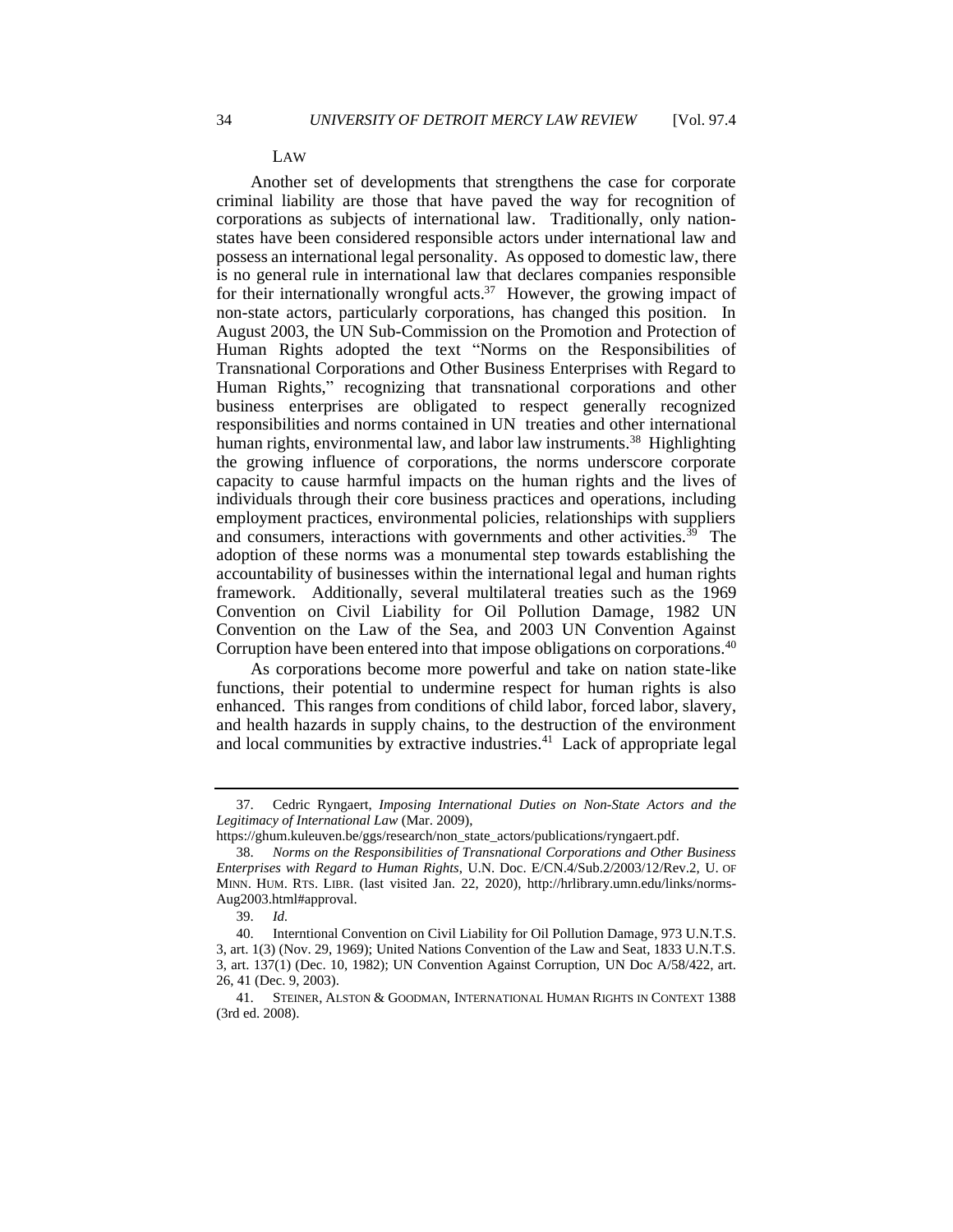sanctions can provide unbridled space to companies for not only directly or indirectly perpetrating such crimes, but giving economic support and moral sanction to those governments or groups engaged in committing them.

The preparatory works of the Rome Statute, including the history of ICL, demonstrate that the role of organizations in perpetrating crimes has been firmly established. The developments in adopting criminal liability for corporations at the domestic and regional level, including the recognition of corporations as responsible actors in international law, demonstrates that attempts have been made to grapple with increasing corporate involvement in mass atrocities. While these are significant developments, they do not create a steady and formidable mechanism to formally impose criminal sanctions on corporations.

# VII. ESTABLISHING NON-DERIVATIVE LIABILITY FOR CORPORATIONS

Corporate complicity in international crimes has posed a challenge to the traditional regime of allocating individual criminal responsibility within ICL. While restricting criminal liability to individuals fails to effectively deter corporate complicity in grave crimes, the organizational complexity of corporate structures further complicates imputing liability. Criminal liability for corporations must not be consequential to establishing the guilt of an individual functionary/executive of the corporation. This is known as "nonderivative liability," which calls for punishing a corporate culture or organizational practice of "disregard" towards complicity in grave crimes.<sup>42</sup> This model of corporate liability is different from the one France had proposed during the drafting of the Rome Statute, as it would not be conditional on primary identification of individual guilt.

# *A. Prosecutorial Function*

In cases of corporate involvement in perpetrating CAH, it can be difficult to make findings of criminal responsibility against specific individuals. The complexity of corporate structures and organizations pose formidable challenges in identifying specific individuals responsible for crimes. In large corporations, responsibilities are diffused and decisions are made at various levels, making it difficult to determine whether an individual possessed the knowledge and criminal intent necessary to establish their guilt beyond a reasonable doubt. In particular, prosecutors have noted the substantial difficulties faced in identifying the executives responsible for

<sup>42.</sup> Section 12 of the Australian Federal Criminal Code Act. Section 12.3 provides that, "If intention, knowledge or recklessness is a fault element in relation to a physical element of an offence, that fault element must be attributed to the body corporate" if that body corporate "expressly, tacitly or impliedly authorised or permitted the commission of the offence." Section  $12.3(2)(c)$  provides "that a corporate culture existed within the body corporate that directed, encouraged, tolerated or led to non-compliance with the relevant provision" and Section 12.3(2)(d) "proving that the body corporate failed to create and maintain a corporate culture that required compliance with the relevant provision."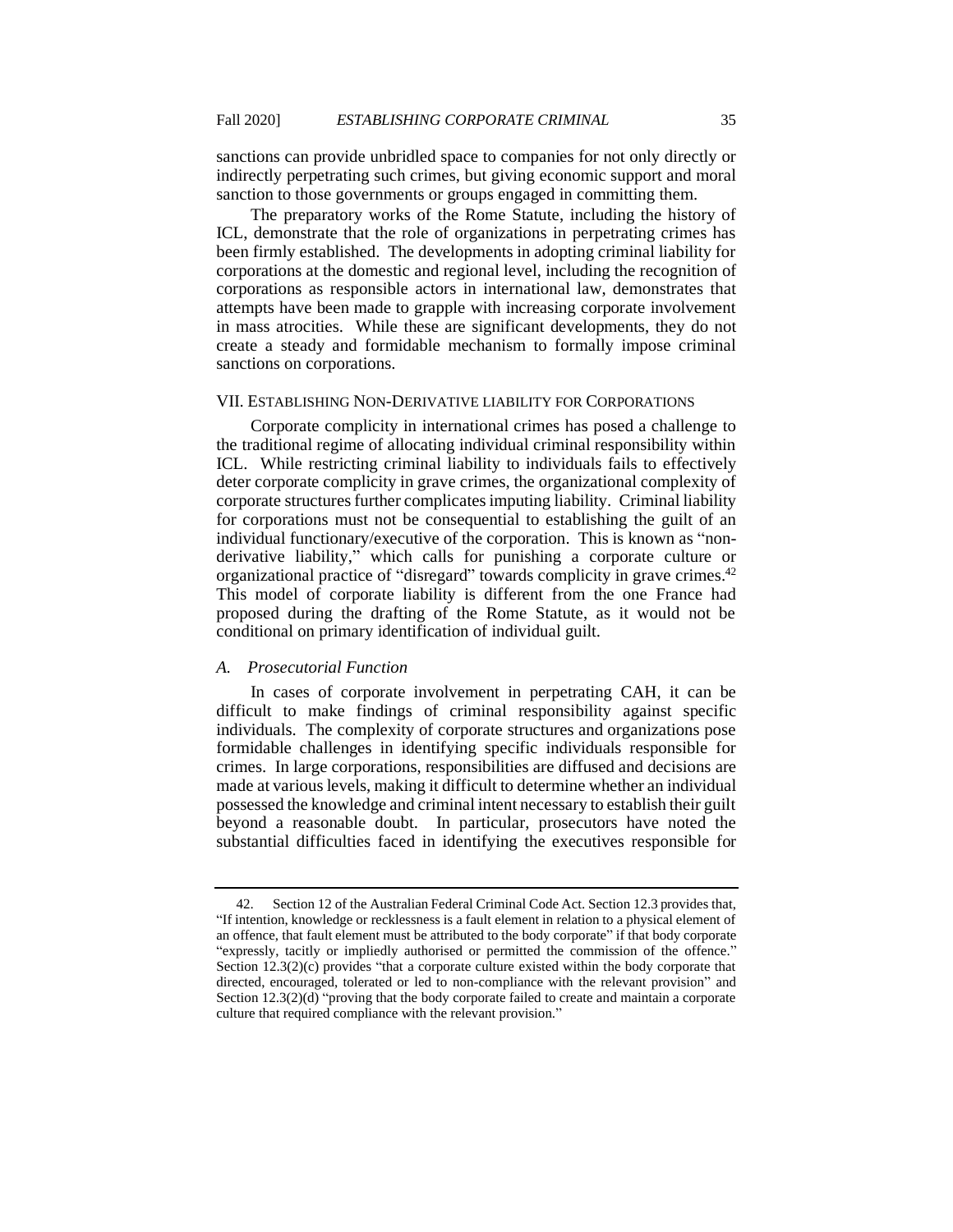corporate misconduct. This is said to be particularly true in cases that involve determining the culpability of high-level executives, who may be insulated from the day-to-day activity in which the misconduct occurs. $43$ Sally Yates, who previously served as U.S. Deputy Attorney General, admitted that it is not easy to disentangle who did what within a huge corporate structure in order to discern whether anyone had the requisite knowledge and intent.<sup>44</sup> Particularly, "[b]lurred lines of authority make it hard to identify who is responsible for individual business decisions."<sup>45</sup> The former U.S. Attorney General, Eric Holder, opined that corporate misconduct could be considered a symptom of the institution's culture rather than a result of the wilful actions of any single individual.<sup>46</sup> Organizational complexity thus constitutes not only a challenge to corporate prosecutions, but also a reason to focus on the corporation rather than individuals.<sup>47</sup> Moreover, organizational decisions do not necessarily reflect the preference of any individual within the organization.<sup>48</sup> The literature on voting and organizational theory indicates the presence of a collective or institutional responsibility which is more than the aggregated responsibility of each individual who makes up an organization.<sup>49</sup>

In this context, analyzing the case of Chiquita Brands International in Colombia reveals that its complicity in CAH cannot be narrowed down only to a few company executives involved in making payments to the Colombian guerrilla and para-military group. Chiquita schemed to cover up "sensitive payments" to guerrilla insurgents, paramilitary groups, and the Colombian security forces.<sup>50</sup> Chiquita Papers released by the US Justice Department show the presence of "mutually-beneficial" transactions between Chiquita's Colombian subsidiaries and several illegal armed groups in Colombia, and shed light on more than a decade of security-related payments to guerrillas,

<sup>43.</sup> Sally Quillian Yates, Deputy Attorney General, *Individual Accountability for Corporate Wrongdoing*, U.S. DEP'T OF JUST., (Sept. 9, 2015), https://www.justice.gov/archives/dag/file/769036/download.

<sup>44.</sup> *Deputy Attorney General Sally Q. Yates Delivers Remarks at the New York City* 

*Bar Association White Collar Crime Conference*, U.S. DEP'T OF JUST. (May 10, 2016), https://www.justice.gov/opa/speech/deputy-attorney-general-sally-q-yates-delivers-remarksnew-york-city-bar-association.

<sup>45.</sup> *Id.*

<sup>46.</sup> *Attorney General Holder Remarks on Financial Fraud Prosecutions at NYU School of Law*, U.S. DEP'T OF JUST. (Sept. 17, 2014), https://www.justice.gov/opa/speech/attorneygeneral-holder-remarks-financial-fraud-prosecutions-nyu-school-law.

<sup>47.</sup> Brandon L. Garrett, *The Corporate Criminal As Scapegoat*, 101 VA. L. REV. 1789, 1825 (2015).

<sup>48.</sup> Ronald Slye, *Corporations, Veils, and International Criminal Liability*, BROOK. J. INT'L L. 955, 963 (2008).

<sup>49.</sup> *Id.*

<sup>50.</sup> *The Chiquita 13: Profiles of Banana Officials Accused of Crimes Against Humanity*, NAT'L SECURITY ARCHIVE (Dec. 2018), https://nsarchive.gwu.edu/briefingbook/colombia-chiquita-papers/2018-12-21/chiquita-13-profiles-banana-officials-accusedcrimes-against-humanity.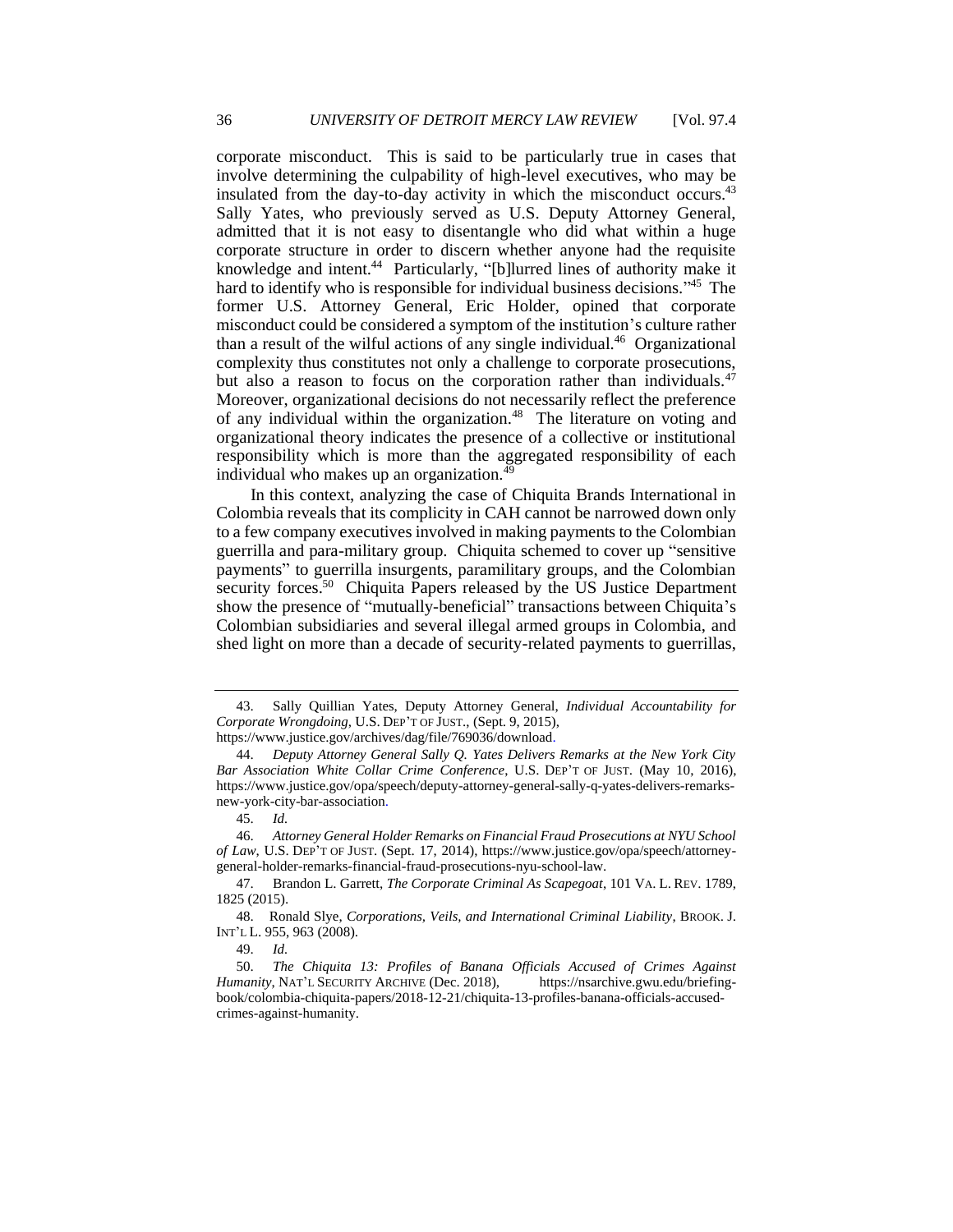paramilitaries, Colombian security forces, and government sponsored Convivir militia groups.<sup>51</sup> The collection also shows how the company concealed the so-called "sensitive payments" in the expense accounts of company managers and through other accounting tricks.<sup>52</sup>

## *B. Deterrence*

More importantly, merely prosecuting corporate executives does not deter a "corporate culture" of unaccountability and indifference to human rights violations. For example, Australia, a state party to the Rome Statute, has adopted a form of "organizational liability" that is used to hold corporate liable for criminal offense in circumstances where the "corporate culture" or "features" of the organization, direct, encourage, tolerate or lead to commission of the offense.<sup>53</sup> This approach goes to the root of punishing the kind of conduct by companies as demonstrated in Part II, that leads to perpetration of grave human rights violations. The deterrent effect of criminal liability is perhaps most widely accepted by scholars as a legitimate aim for imposing criminal sanctions.<sup>54</sup> Although in the case of corporations, the absence of imprisonment—the most common form of criminal punishment, calls for imposition of penalties where the "expected punishment cost" of a proscribed action exceeds the expected gain.<sup>55</sup>

# VIII. MODES OF CRIMINAL LIABILITY FOR CORPORATIONS

Corporations are often removed from the actual scene of the crime due to which the extent of their sustained presence and involvement is obscured. Nevertheless, examples given in Part II show that their contribution plays an indispensable role in the ways and means through which the crime is committed. Different modes of liabilities provided under Article 25 of the Rome Statute can be utilized to understand the criminality of the nature of their involvement.

Crimes may be perpetrated through and along with other individuals (joint commission and commission through another), such as Military

<sup>51.</sup> Michael Evans, *The Chiquita Papers*, NAT'L SECURITY ARCHIVE (Apr. 7, 2011), https://nsarchive2.gwu.edu/NSAEBB/NSAEBB340/.

<sup>52.</sup> *Id.*

<sup>53.</sup> Section 12 of the Australian Federal Criminal Code Act. Section 12.3 provides that, "If intention, knowledge or recklessness is a fault element in relation to a physical element of an offence, that fault element must be attributed to the body corporate" if that body corporate "expressly, tacitly or impliedly authorised or permitted the commission of the offence." Section 12.3(2)(c) provides "that a corporate culture existed within the body corporate that directed, encouraged, tolerated or led to non-compliance with the relevant provision" and Section 12.3(2)(d) "proving that the body corporate failed to create and maintain a corporate culture that required compliance with the relevant provision."

<sup>54.</sup> Sylvia Rich, *Corporate Criminals and Punishment Theory*, CAN.J. L. & JURIS. 97, 100 (2016).

<sup>55.</sup> John C. Coffee Jr., *No Soul to Damn: No Body to Kick: An Unscandalized Inquiry Into the Problem of Corporate Punishment*, 79 MICH. L. REV. 386, 389 (1981).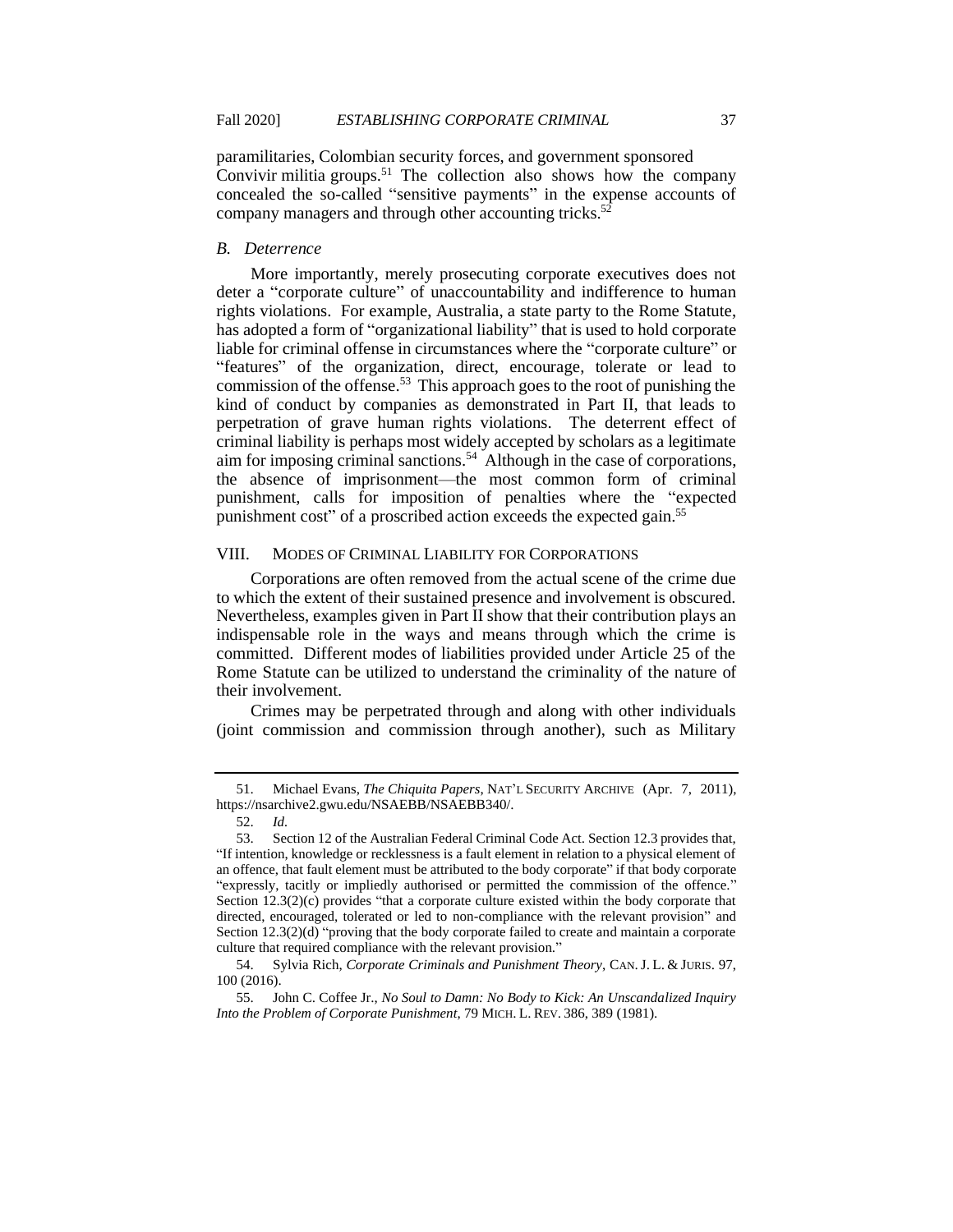leaders or armed groups. For instance, in Myanmar, MEHL and MEC can be held responsible for perpetrating CAH in complicity with and through the Tatmadaw. Similarly, La Farge's criminal responsibility stems from paying millions of Euros to ISIS and other terrorist organizations which in turn committed mass atrocities. Such mode of commission of crime has been recognized as indirect co-perpetration by the ICC and is found in Article 25(3)(a). In Katanga, the ICC observed, if a person "acts jointly with another individual—one who controls the person used as an instrument—these crimes can be attributed to him on the basis of mutual attribution." 56 In the 2008 ICC decision, *Prosecutor v. Dominic Ongwen*, the Pre-Trail Chamber confirmed this mode of liability and stated that the Statute also criminalizes situations where the objective elements of the crime are executed "through another person" by jointly controlling the action of another person.<sup>57</sup>

Another form of liability found under Article 25(3)(d)(ii) involves contribution to the commission of a crime by a group of persons acting with a common purpose, with the knowledge of, and intention of the group to commit the crime. This mode of liability is useful to prosecute commissions such as those in the case of Chiquita Brands in Colombia, where Chiquita became a substantial funding stream and provided weapons and ammunition that the AUC used to kill innocent civilians, wilfully disregarding the widely reported and documented violations committed by AUC.<sup>58</sup> The extent of such involvement is likely to satisfy the "significant contribution" requirement established by the ICC in the case of Prosecutor v. Mbarushimana.<sup>59</sup> The Special Court for Sierra Leonne in the Charles Taylor case stated that the acts and conduct of those convicted can have a substantial effect on the commission of crimes in an infinite variety of ways. This includes, *inter alia*, 60 "providing financial support to an organization committing crimes"<sup>61</sup> or providing a "substantial amount of money" enabling the commission of the crime.<sup>62</sup>

59. Prosecutor v. Mbarushimana, Case No. ICC-01/04-01/10-465-Red., Pre-Trial Chamber I, ¶ 283 (Int'l. Crim. Crt. Dec. 16, 2011), https://www.icc-

cpi.int/CourtRecords/CR2011\_22538.PDF.

61. Prosecutor v. Charles Taylor, Case No. SCSL-03-01-A, Judgement, ¶ 369, (Special Court for Sierra Leone Sept. 26, 2013),

http://www.rscsl.org/Documents/Decisions/Taylor/Appeal/1389/SCSL-03-01-A-1389.pdf.

http://www.worldcourts.com/ictr/eng/decisions/2009.11.17 Prosecutor v Bagaragaza.pdf.

<sup>56.</sup> Prosecutor v. Katanga, Case No. ICC-01/04-01/07-717, Decision on the Confirmation of Charges, ¶ 493 (Int'l. Crim. Crt. Sept. 30, 2008).

<sup>57.</sup> Prosecutor v. Dominic Ongwen, Case No. ICC-02/04-01/15, Pre-Trial Chamber II, ¶ 39 (Int'l. Crim. Crt. Mar. 23, 2016), https://www.icc-

cpi.int/CourtRecords/CR2016\_02331.PDF.

<sup>58.</sup> INT'L FED. FOR HUM. RTS., *The Contribution of Chiquita Corporate Officials to Crimes Against Humanity in Colombia Article 15 Communication to the International Criminal Court* (May 2017), https://www.fidh.org/IMG/pdf/rapport\_chiquita.pdf.

<sup>60.</sup> Also includes providing weapons and ammunition, vehicles and fuel or personnel.

<sup>62.</sup> The Prosecutor v. Michel Bagaragaza, Case No. ICTR-2005-86-S, Judgement, ¶ 25 (Int'l Crim. Trib. for Rwanda Nov. 17, 2009),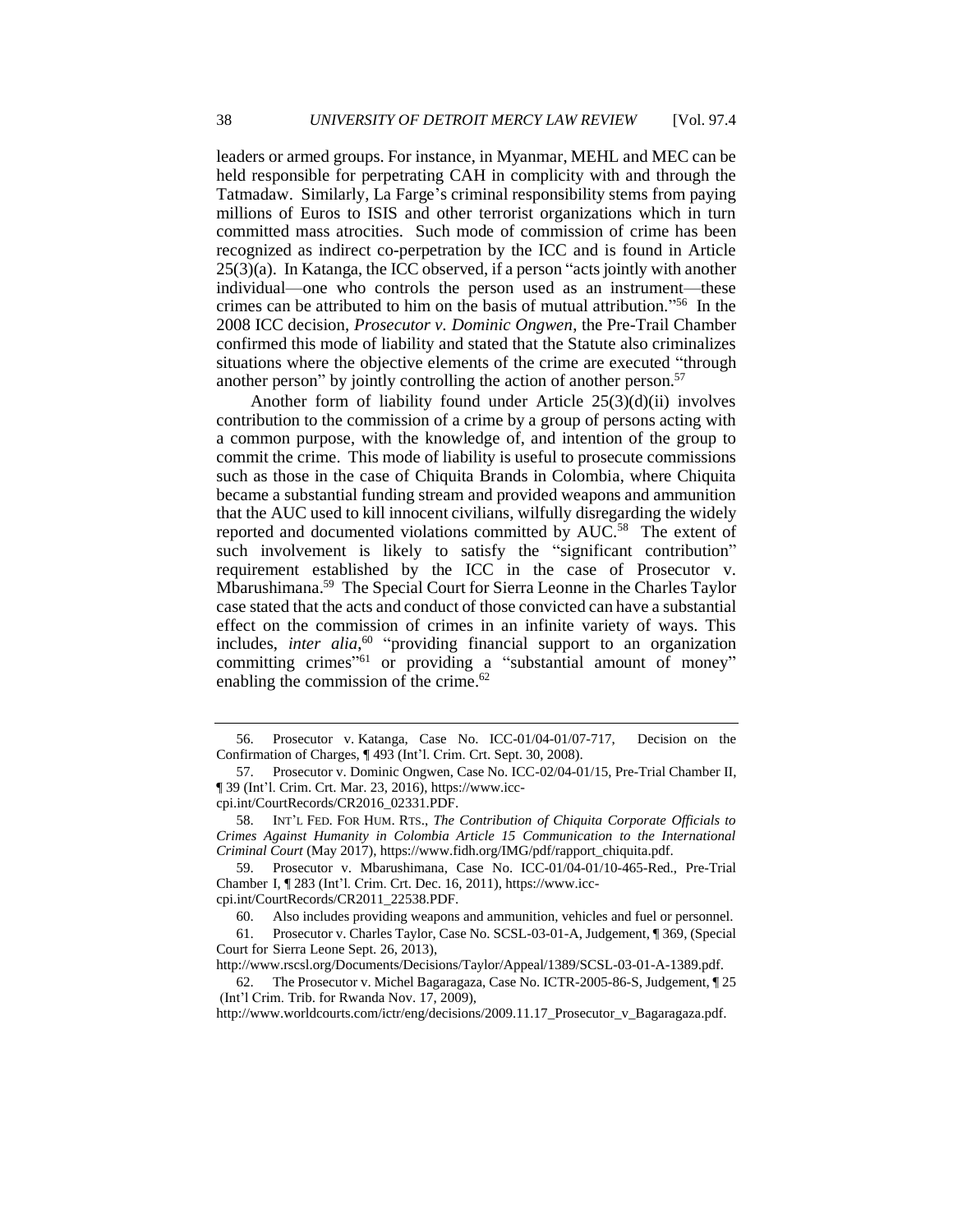## IX. AMENDMENTS TO THE ROME STATUTE

Introducing corporate criminal liability will require making changes to the Rome Statute which incorporates a difficult amendment process. A twothirds majority at the Assembly of the States Parties is needed to adopt an amendment for which a consensus cannot be reached.<sup>63</sup> It is further provided that an amendment will enter into force for all, only after instruments of acceptance are deposited by seven-eighths of the State Parties.<sup>64</sup> The long and difficult road to the amendment of the Rome Statute necessitates the need for adopting alternative accountability mechanisms that can put an end to the existing impunity gap left behind.

## X. TREATING CORPORATIONS AS UNINDICTED CO-PERPETRATORS

While treatment of companies as an indirect co-perpetrator will require the Prosecution to prove that the conduct of the company satisfies the objective and subjective elements of co-perpetration,<sup>65</sup> a much bigger challenge is to overcome the jurisdictional barrier imposed under Article 25(1) which restricts the court's ambit to natural persons.

The practice of naming unindicted co-conspirators in U.S. criminal procedure can be used to achieve the goal of globally highlighting the role of corporations in perpetrating CAH and also ensure that they act with caution and accountability. U.S. criminal procedure requires serious offenses to be punished by an indictment which contains a written statement of the essential facts constituting the offense charged.<sup>66</sup> However, the Prosecutor can choose to name certain individuals as un-indicted coconspirator in cases of criminal conspiracy. The term "unindicted coconspirator" refers to any person who allegedly agreed with others to violate the law but who is not being charged with an offense and who, consequently, will not be tried or sentenced for his criminal conduct.<sup>67</sup> Under the law, the acts and statements of an unindicted person are admissible against the other conspirators in evidence.<sup>68</sup>

Adopting such a process for corporations complicit in CAH would facilitate the prosecution of company executives while ensuring that corporations act with accountability in order to avoid loss of business and reputation. Furthermore, findings of criminal responsibility are binding only

<sup>63.</sup> Rome Statute, *supra* note 1, at art. 121 § 3.

<sup>64.</sup> *Id.* at art. 121 § 4.

<sup>65.</sup> Prosecutor v. Lubanga, Case No. ICC-01/04-01/06-803-tEN, Pre-Trial Chamber I, ¶ 343 (Int'l. Crim. Crt. Jan. 29, 2007),

https://www.icccpi.int/CourtRecords/CR2007\_02360.PDF.

<sup>66.</sup> FED. R. CRIM. P. 7(a)–(c).

<sup>67.</sup> *Impeachment or Indictment: Is a Sitting President Subject to the Compulsory Criminal Process?: Hearing Before the Subcommittee on the Constitution, Federalism, and Property Rights of the Committee on the Judiciary United States Senate*, 105th Cong. 225– 26, (1998) (Statement of Peter F. Rient) ( available at HATHI TRUST DIGITAL LIBRARY, https://babel.hathitrust.org/cgi/pt?id=pst.000043031764&view=1up&seq=227).

<sup>68.</sup> *Id. See also* FED. R. EVID. 801(d)(2)(E).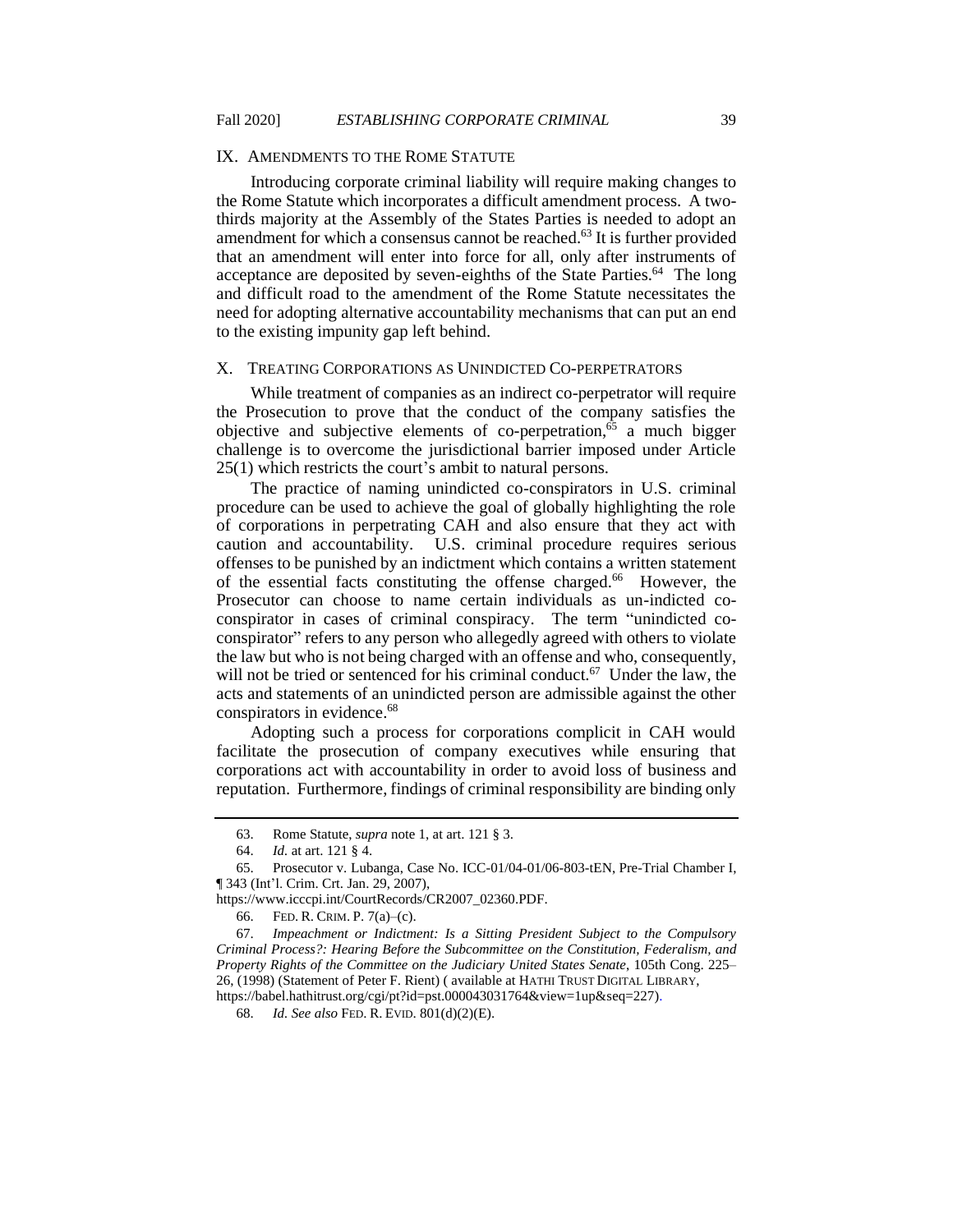upon the indicted persons in a case $^{69}$  and treatment as an unindicted coperpetrator does not lead to any prejudice to the person such treated.<sup>70</sup> In practice, the acts and omissions of an unindicted co-conspirator are relevant to the responsibility of the indicted accused<sup>71</sup> and evidence against them is also evidence against the other alleged indicted co-conspirators.<sup>72</sup>

However, the process of naming unindicted co-conspirators has received strong criticism for its implications on due process rights. Since trials focus on the guilt or innocence of indicted defendants, the practice of naming an individual as an unindicted co-conspirator in effect accuses the person of a crime without providing them a forum for seeking vindication.<sup>73</sup> This is certainly a matter of legitimate concern for the ICC especially when the statute mandates for conducting a fair trial and protecting the rights of the accused.<sup>74</sup> Nevertheless, there is a compelling interest to end impunity for perpetrators of serious crimes to the international community,  $\frac{75}{10}$  which after all is the raison d'être<sup>76</sup> of the Court itself. The Office of the Prosecutor and the Pre-Trial Chamber of the ICC would thus have a key role in maintaining this balance. U.S. Prosecutorial guidelines, for instance, require that naming an unindicted co-conspirator must be done in the presence of "significant justification." 77

A significant justification for such a treatment could be the essential role played by corporations in the commission of the crimes and the massive impact of such complicity. Reports indicate that companies like MEHL, MEC and Chiquita Brands International were a 'key component,' 'a substantial funding stream,' or a 'significant source of income' in the commission of CAH.<sup>78</sup> The UN Fact-finding committee noted that Tatamadaw was only able to perpetrate crimes in Myanmar due to the

https://www.icty.org/x/cases/prlic/ind/en/080611.pdf.

74. Rome Statute, *supra* note 1, art. 64 § 2.

<sup>69.</sup> Prosecutor v. Prlic, Case No. IT-04-74-T, Second Amended Indictment, ¶¶ 16–16.1 (Int'l. Crim. Trib. for the Former Yugoslavia June 11, 2008),

<sup>70.</sup> Prosecutor v. Salim Jamil Ayyash, Case No. STL-11-01/T/TC, Decision Amending the Consolidated Indictment, ¶ 17 (Special Trib. for Lebanon Sept. 7, 2016).

<sup>71.</sup> Prosecutor v. Karemera and Ngirumpatse, Case No. ICTR-98-44-T, Judgement, ¶ 63 (Int'l Crimm. Trib. for Rwanda Feb. 2, 2012).

<sup>72.</sup> *Id.*

<sup>73.</sup> Ira P. Robbins, *Guilty Without Charge: Assessing the Due Process Rights of Unindicted Co-Conspirators*, FED. CTS. L. REV. 1, 22 (2004).

<sup>75.</sup> *Id.* at Preamble.

<sup>76.</sup> A reason for existence.

<sup>77.</sup> U.S. DEP'T OF JUST., *Limitation On Naming Persons As Unindicted Co-Conspirator*s, JUSTICE MANUAL 9-11.000, https://www.justice.gov/jm/jm-9-11000-grandjury (date last visited Feb 2, 2021).

<sup>78.</sup> U.N. Human Rights Council, *Independent International Fact-Finding Mission on Myanmar*, U.N. Doc. A/HRC/42/CRP.3, 22 (2019). *See also* INT'L FED'N FOR HUM.RTS., *The Contribution of Chiquita Corporate Officials to Crimes Against Humanity in Colombia Article 15 Communication to the International Criminal Court* 31, 37–38 (May 2017), https://www.fidh.org/IMG/pdf/rapport\_chiquita.pdf.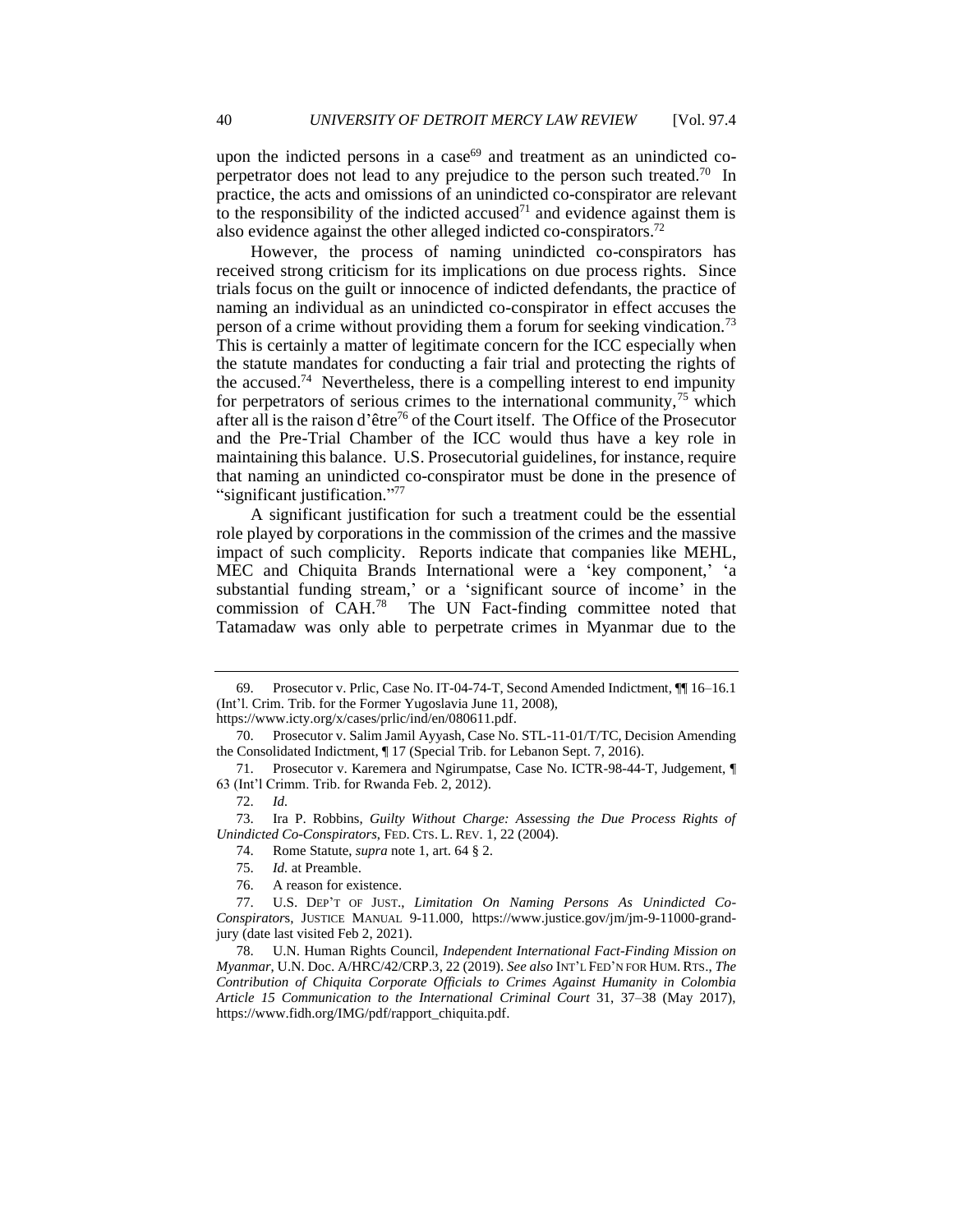strength and support provided by a network of companies and businesses which enabled it to operate with autonomy and civilian oversight.<sup>79</sup>

## XI. ADMISSIBILITY OF CASES

The jurisdiction of ICC is complementary to national courts, as reflected in the Preamble and Article 1 of the Rome Statute. Thus, the primary responsibility to prosecute corporations for international crimes such as CAH lies with the individual nations in whose territories these crimes have occurred or whose nationality the company bears.

The ICC would not accept a case if there is a national investigation or prosecution with regard to the same case as the one before it unless it is vitiated by unwillingness or inability of the State to genuinely carry out the investigation or prosecution.<sup>80</sup> Unwillingness or inability to prosecute is also said to contemplate legislative impediments such as amnesty laws or statutory limitations.<sup>81</sup> Lack of a statutory framework for imposing corporate criminal liability can very well constitute a legislative impediment which would result in the State's inability to prosecute. This would constitute a situation of the unavailability of the national judicial system as provided under Article 17(3) of the Rome Statute enabling the court to try the corporate within its jurisdiction.

The case would also be inadmissible if the same person has been tried for the same conduct before the national court regardless of their conviction or acquittal. The "same person" requirement could allow the court to prosecute the company in a situation where only its executives have been charged or prosecuted in the national courts.

# XII. CORPORATE ACTION AND CAH UNDER THE ROME STATUTE

While corporations should be held accountable for all crimes punishable under the Rome Statute, the category of CAH under Article 7 provides the widest scope to encircle several forms and types of violations.

Firstly, the Rome Statute provides a scope for punishing a wide range of gross human rights violations by companies under Article 7(1)(k) which prohibits "inhumane acts . . . intentionally causing great suffering, or serious injury to body or to mental or physical health." The prohibition of "inhumane acts" as a CAH was deliberately designed as a residual category, as it was considered unsuitable for exhaustive enumeration. The International Criminal Tribunal for Yugoslavia (ICTY) has underlined the said characterization of Article  $7(1)(k)$ . It has ruled that "inhumane acts" function as a residual category for serious charges which are not otherwise

<sup>79.</sup> U.N. Human Rights Council, *Independent International Fact-Finding Mission on Myanmar*, U.N. Doc. A/HRC/42/CRP.3, 23 (2019).

<sup>80.</sup> Rome Statute, *supra* note 1, at art. 17 § 1(a)-(c).

<sup>81.</sup> Caleb H. Wheeler, *Re-Examining Corporate Liability at The International Criminal Court Through the Lens of The Article 15 Communication Against Chiquita Brands International,* Vol. 19(1), MELB.J. INT'L L. 369, 377 (2018).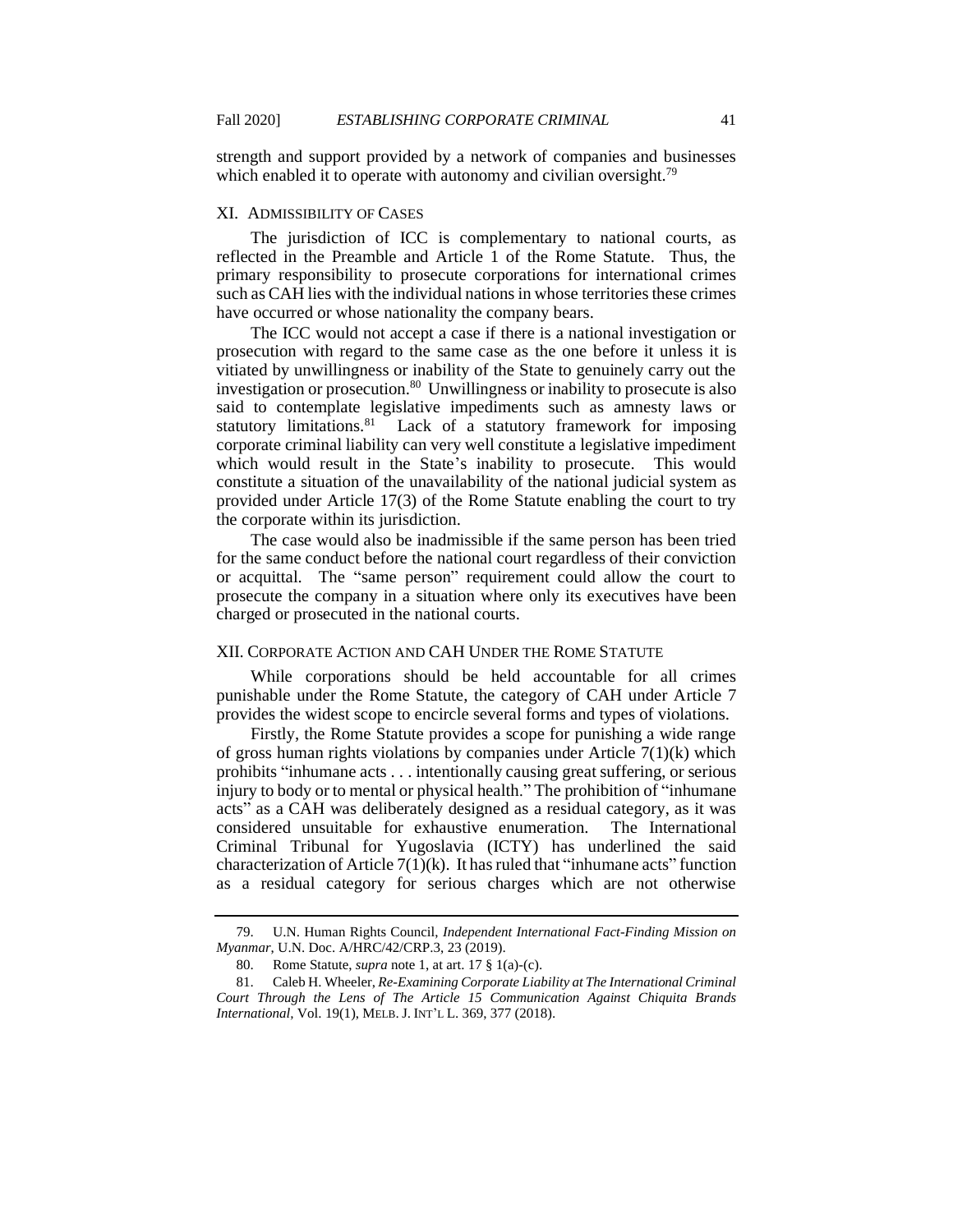enumerated $82$  and that an exhaustive categorization would, in fact, lead to an evasion of the letter of the prohibition.<sup>83</sup> Such a provision is important as it is stated that a more specific and complete list would also be more restrictive.<sup>84</sup> Courts have considered inhumane acts as serious violations of international customary law and the basic rights pertaining to human beings, drawn from the norms of international human rights law.<sup>85</sup> This interpretation provides the scope to punish serious international human rights violations, albeit they should be of similar nature and gravity of the acts mentioned in Article 7(1). The harm inflicted does not need to be permanent and irremediable; it must, however, have more than a short-term or temporary effect on the victim.<sup>86</sup>

Secondly, as opposed to Genocide, CAH provides a much wider range for acts that are punishable besides providing a residual category under Article 7(1)(k). Genocide under Article 6 of the Rome Statute specifically requires that the act be committed against a racial, religious, national or ethnic group and be done with the specific intent of destroying the group in whole or in part "as such."<sup>87</sup> Genocidal intent further establishes a higher *mens rea* standard. It requires a specific intent with respect to the overall consequences of the prohibited act which is much more than merely possessing general intent to commit one of the enumerated acts.<sup>88</sup>

Thirdly, the key requirement for CAH is that the act should be widespread or systematic against a civilian population with knowledge of the attack.<sup>89</sup> This requirement has been further given a liberal interpretation to include a wide variety of violent acts of different scopes that do not necessarily rise to the level of armed conflict.<sup>90</sup> For instance, the act in

<sup>82.</sup> Prosecutor v. Vasiljević, Case No. ICTY TCh II, IT-98-32-T, Trial Judgment, ¶ 234 (Int'l Crim. Trib. for the Former Yugoslavia Nov. 29, 2002); Prosecutor v. Kupreskic, Case No. ICTY TCh, IT-95-16-T, Trial Judgement, ¶ 563 (Int'l Crim. Trib. for the Former Yugoslavia Jan. 14, 2000).

<sup>83.</sup> Prosecutor v. Kordić and Čerkez, Case No. IT-95-14/2-A, Appeals Chamber, ¶ 117 (Int'l Crim. Trib. for the Former Yugoslavia Dec. 17, 2004).

<sup>84.</sup> *Prosecutor* v. *Kupreskic,* Case No. ICTY TCh, IT-95-16-T*,* Trial Judgement, ¶ 563 (Int'l Crim. Trib. for the Former Yugoslavia Jan. 14, 2000).

<sup>85.</sup> Prosecutor v. Katanga and Chui, Case No. ICC-01/04-01/07, Decision on the Confirmation of Charges, ¶ 448 (Int'l Crim. Crt. Sept. 30, 2008); *See* Prosecutor v. Kupre[ki], Case No. IT-95-16-T, Trial Judgment, ¶ 566 (Int'l Crim. Trib. for the Former Yugoslavia Jan. 14, 2000).

<sup>86.</sup> Blagojević & Jokić, Case No. IT-02-60, Trial Chamber, ¶ 586 (Int'l Crim. Trib. for the Former Yugoslavia Jan. 17, 2005).

<sup>87.</sup> Rome Statute, *supra* note 1, at art. 6.

<sup>88.</sup> *Draft Code of Offences against the Peace and Security of Mankind with commentaries,* INT'L LAW COMM. (1996), http://www.legal-tools.org/doc/5e4532/.

<sup>89.</sup> *Id.* at art. 7.

<sup>90.</sup> Patricia M. Wald, *Genocide and Crimes Against Humanity*, 6 WASH. U. GLOB. STUD. L. REV. 621, 629 (2007),

https://openscholarship.wustl.edu/law\_globalstudies/vol6/iss3/13.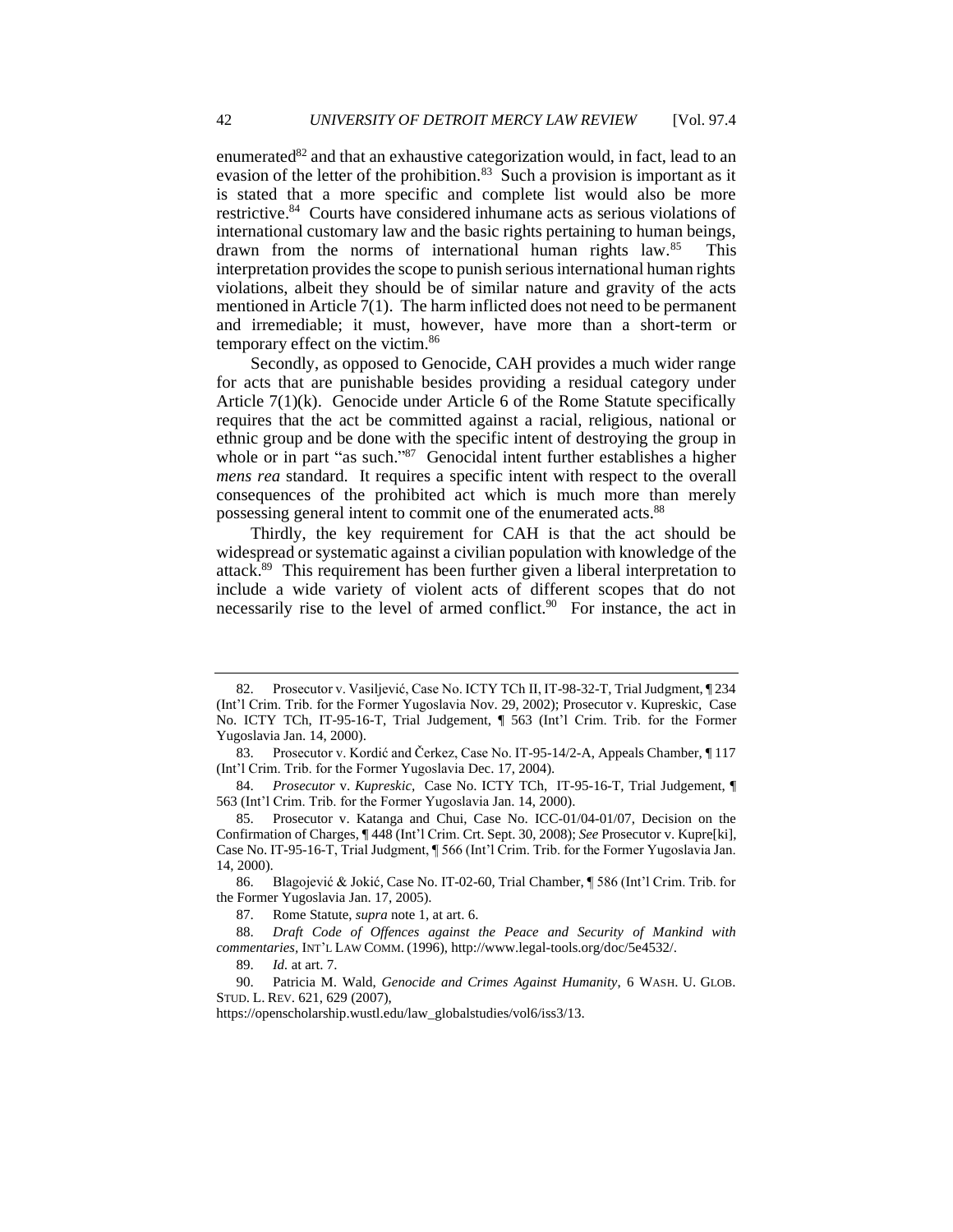question need not necessarily be violent in nature<sup>91</sup> or restricted to the use of armed force but may encompass circumstances where there is mistreatment of the civilian population.<sup>92</sup> An attack may also be non-violent in nature like exerting pressure on the population to act in a particular manner.<sup>93</sup> The category of CAH and its judicial interpretation over time provides scope for encompassing a wider range of actions that corporations may indulge in including conditions of bonded labor and trafficking in their supply chains.

Fourthly, War Crimes are crimes committed during an armed conflict, as opposed to CAH that does not require a connection to international armed conflict.<sup>94</sup> Punishing crimes as CAH allows covering a broader range of victims as opposed to war crimes where victims are required be "protected persons" under the Geneva Conventions or the Additional Protocols which are applicable during armed conflicts.<sup>95</sup>

# XIII. STRENGTHENING REPARATIONS BY PROSECUTING COMPANIES

One distinctive feature of the ICC is the presence of a Victims Compensation mechanism to ensure adequate rehabilitation and restitution of victims of grave crimes. Article 73 of the Rome Statute empowers the Court to specify appropriate reparations for victims, including restitution, compensation, and rehabilitation.<sup>96</sup> The statute also establishes a Victims Trust Fund under Article 79, to which money and other property collected through fines or forfeiture can be transferred. $97$  However, in several instances, convicted persons have been found indigent.<sup>98</sup> In the ICC decision of *Lubanga*, no assets or property could be identified which could be used for the purposes of reparations.<sup>99</sup> In such cases, the Victim's Trust Fund is ordered to compliment the compensation payable to victims. The Victim's Trust Fund itself has a modest budget in light of the growing number of

<sup>91.</sup> Prosecutor v. Musema, Case No. ICTR-96-13-A, Judgement and Sentence, ¶ 205 (Int'l Crim. Trib. for Rwanda Jan. 27, 2000).

<sup>92.</sup> Prosecutor v. Prlić, Case No. IT-04-74-T, Trial Judgment-Vol I of VI, ¶ 35 (Int'l Crim. Trib. for the Former Yugoslavia May 29, 2013).

<sup>93.</sup> Prosecutor v. Akayesu, Case No. ICTR-96-4-T, Trial Judgment, ¶ 581 (Int'l Crim. Trib. for Rwanda Sept. 2, 1998).

<sup>94.</sup> Prosecutor v. DuSko Tadic, Case No. IT-94-1-AR72, Decision on the Defence Motion for Interlocutory Appeal on Jurisdiction, ¶ 141 (Int'l Crim. Trib. for the Former Yugoslavia Oct. 12, 1995).

<sup>95.</sup> Guido Acquaviva, *Forced Displacement and International Crime*s, UNITED NATIONS HIGH COMM'N FOR REFUGEES (June 2011), https://www.unhcr.org/4e0344b344.pdf.

<sup>96.</sup> Rome Statute, *supra* note 1, at art. 75 § 2.

<sup>97.</sup> *Id.* at art. 79 § 2.

<sup>98.</sup> Lubanga, Katanga and Al Mahdi were found to be indigent.

<sup>99.</sup> *Lubanga case: Trial Chamber I issues first ICC decision on reparations for victims*, INT'L CRIM. CRT. (Aug. 7, 2012), https://www.icc-cpi.int/pages/item.aspx?name=PR831. On July 10, 2012, Thomas Lubanga was sentenced to 14 years of imprisonment, for the war crimes of enlisting and conscripting children under the age of 15 years and using them to participate actively in hostilities.